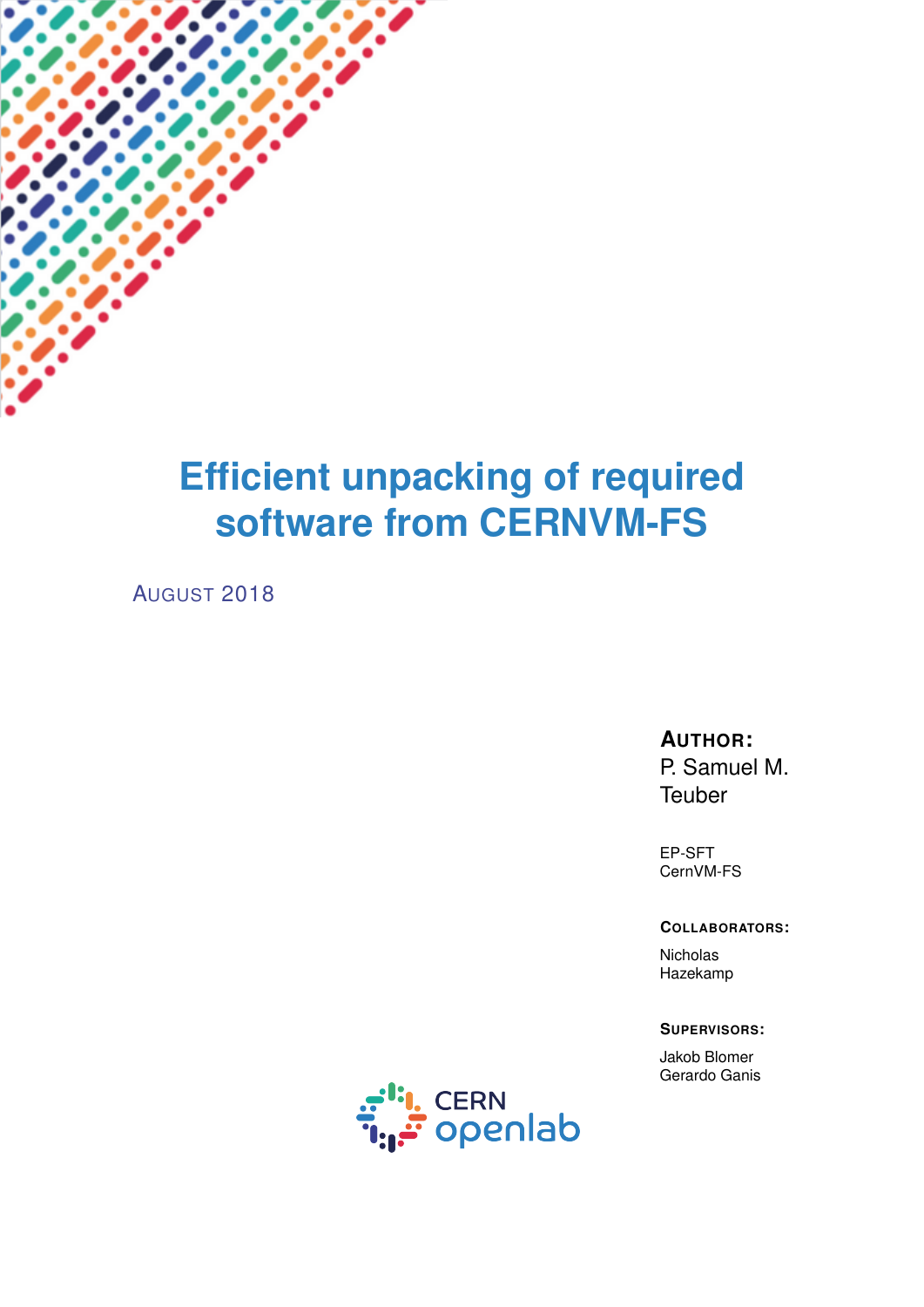

## <span id="page-1-0"></span>**Project Specification**

High-performance computing (HPC) contributes a significant and growing share of resource to high-energy physics (HEP). Individual supercomputers such as Cori or Titan in the U.S. or Super-MUC in Europe deliver a raw performance of the same order of magnitude than the Worldwide LHC Computing Grid. It is notoriously difficult to deploy HEP applications on supercomputers, even though they often run a standard Linux on Intel x86 64 CPUs. The three main problems are:

- Limited or no Internet access
- The lack of privileged local system rights
- The concept of cluster submission or whole-node submission of jobs in contrast to single CPU slot submission in HEP

Generally, the delivery of applications to hardware resources in high-energy physics is done by CernVM-FS [\[6\]](#page-18-0) CernVM-FS is optimized for high-throughput resources. Some successful results on HPC resources were achieved using a combination of techniques [\[5\]](#page-18-1), including a variety of ways of pre-populating a shared file system or container caches with the required files from CernVM-FS. However, some of these solutions are still not optimal. In particular, the cache pre-population techniques use a very conservative set of files which may result in huge container images [\[15\]](#page-19-0). From the analysis of the effective cache population, one can expect space for improvement (or size reduction) of one or two orders of magnitude. Building on the above considerations, the project aims to prototype and implement an extension of a tool allowing for an optimal population of the CernVM-FS caches for a given application workflow. The task includes a detailed study of the cache population to capture the essential needs of a given workflow, and the prototype/implementation of an algorithm to be used, for example, in the preparation of the relevant container images. The student will also get involved in testing and validating the new tool on a set of representative supercomputers.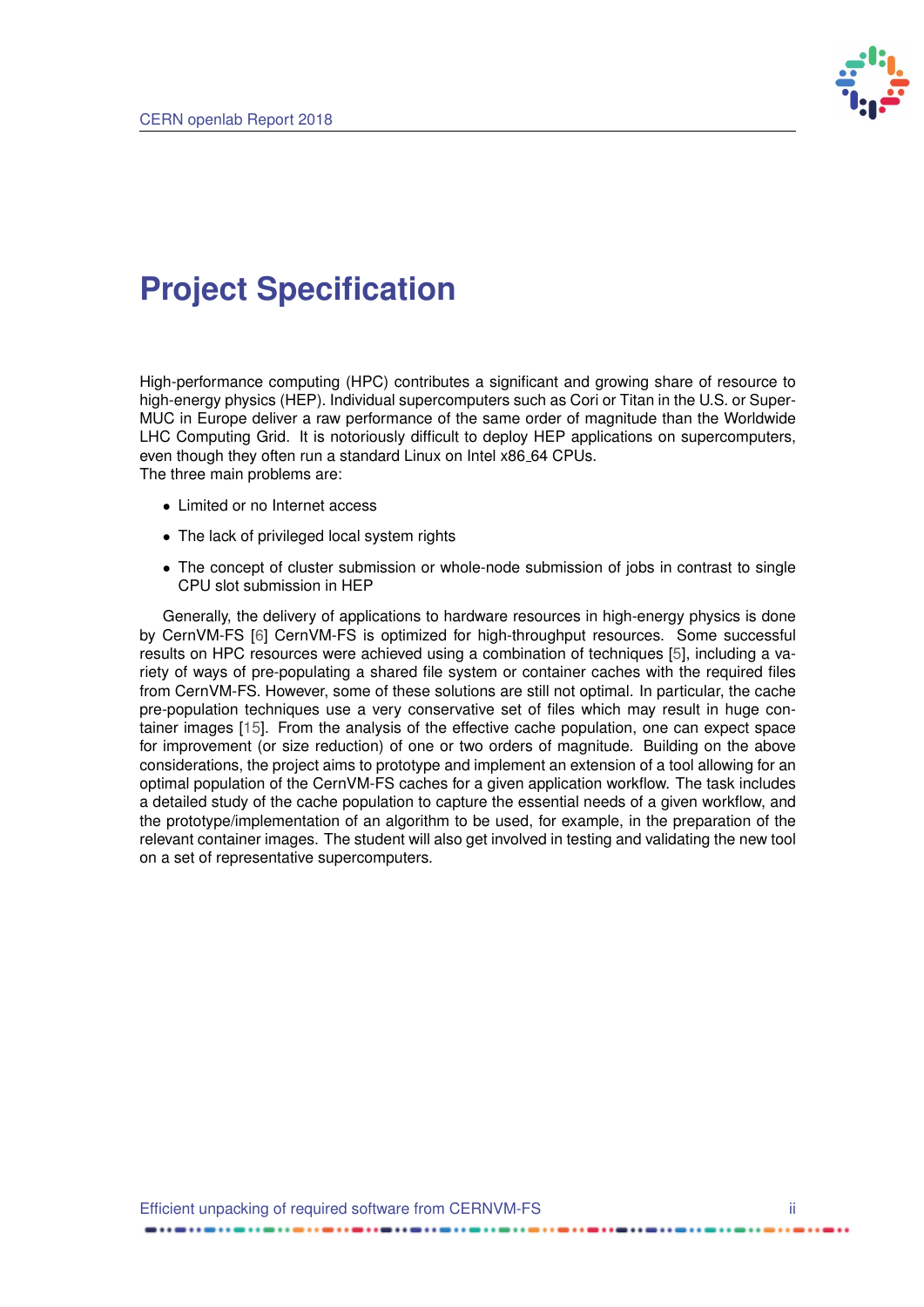

## **Abstract**

In recent times a tool for efficient unpacking of software work-flows from CernVM File System (CVMFS) into standalone images has become necessary.

There are two types of use cases for such images: On the one hand they can be used to deliver HEP software to compute nodes which do not support the traditional CVMFS delivery architecture (in particular HPC compute nodes). On the other hand the images can be used for benchmarks in which the network connectivity should not influence the benchmark results.

We present a new software utility which allows CVMFS-sourced image creation and synchronization. The resulting standalone images can run HEP applications independently from an internet connection. We further provide a methodology for automatically extracting the resource requirements from a given software work-flow through file access tracing.

In first experimental evaluations the new tool outperformed mechanisms traditionally used for this task like rsync and provides finer grained unpack functionalities than uncvmfs.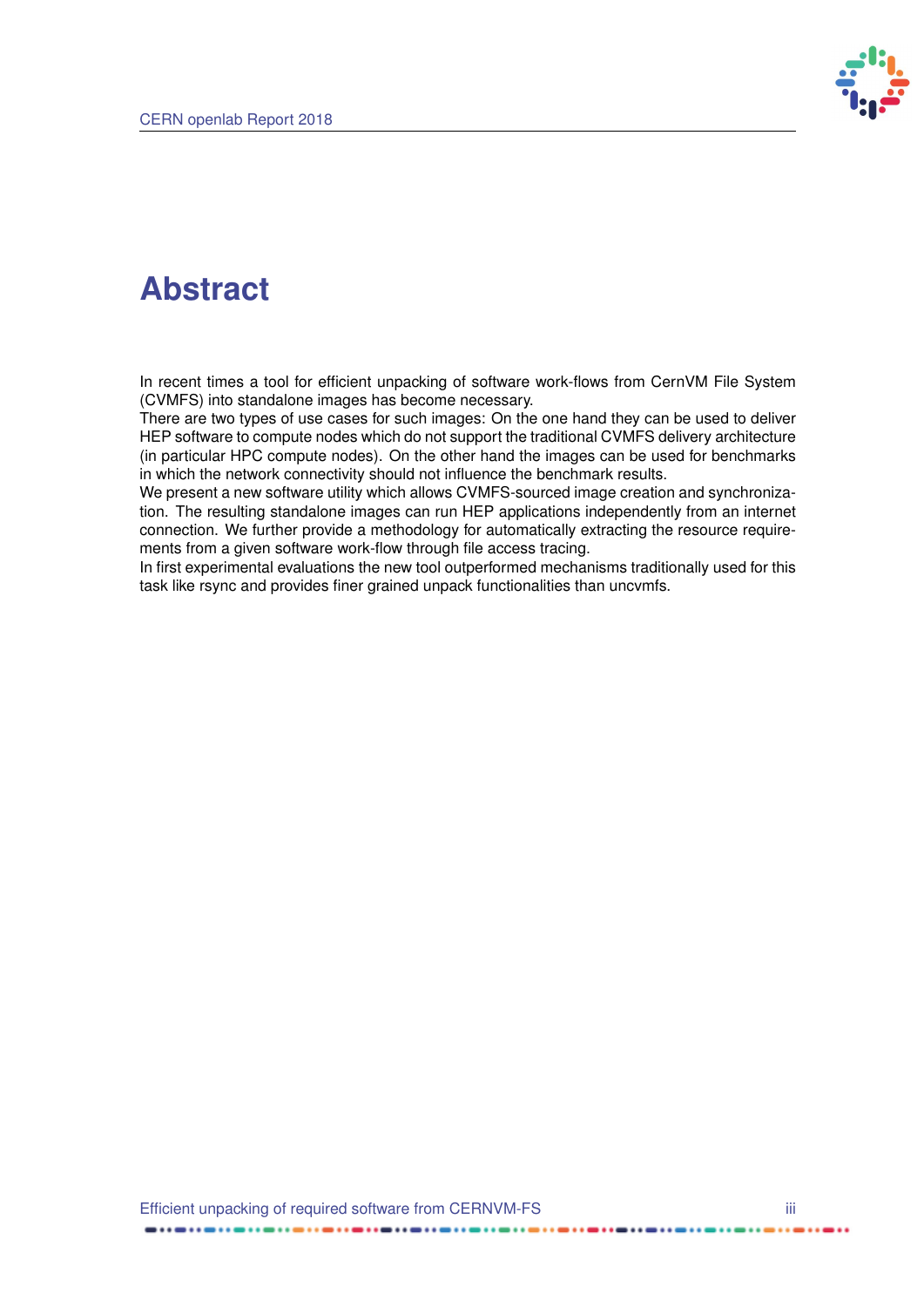

## <span id="page-3-0"></span>**Contents**

|                | <b>Contents</b>                                                                               | iv                                           |
|----------------|-----------------------------------------------------------------------------------------------|----------------------------------------------|
| 1              | <b>Introduction</b>                                                                           | 1                                            |
| $\overline{2}$ | <b>Current state of CVMFS in HPC environments</b>                                             | 2                                            |
| 3              | Towards a workflow for exporting software images from CVMFS<br>3.1<br>3.2<br>3.3 <sub>2</sub> | 3<br>3<br>3<br>$\overline{\mathbf{4}}$       |
| $\overline{4}$ | <b>Design and Implementation</b><br>4.2.1<br>4.2.2<br>4.3                                     | 5<br>5<br>5<br>5<br>5<br>$\overline{7}$<br>7 |
| 5              | <b>Use Cases</b>                                                                              | 8<br>8<br>8                                  |
| 6              | <b>Performance evaluation</b>                                                                 | 9                                            |
| $\overline{7}$ | <b>Conclusions</b>                                                                            | $12 \,$<br>12<br>12                          |
|                | <b>Bibliography</b>                                                                           |                                              |
|                | <b>Appendix</b>                                                                               |                                              |
|                | A Reproducibility                                                                             | 16                                           |

. . . **. . . . . . . . . . . . . . . .** . . . .

----------------

......

.........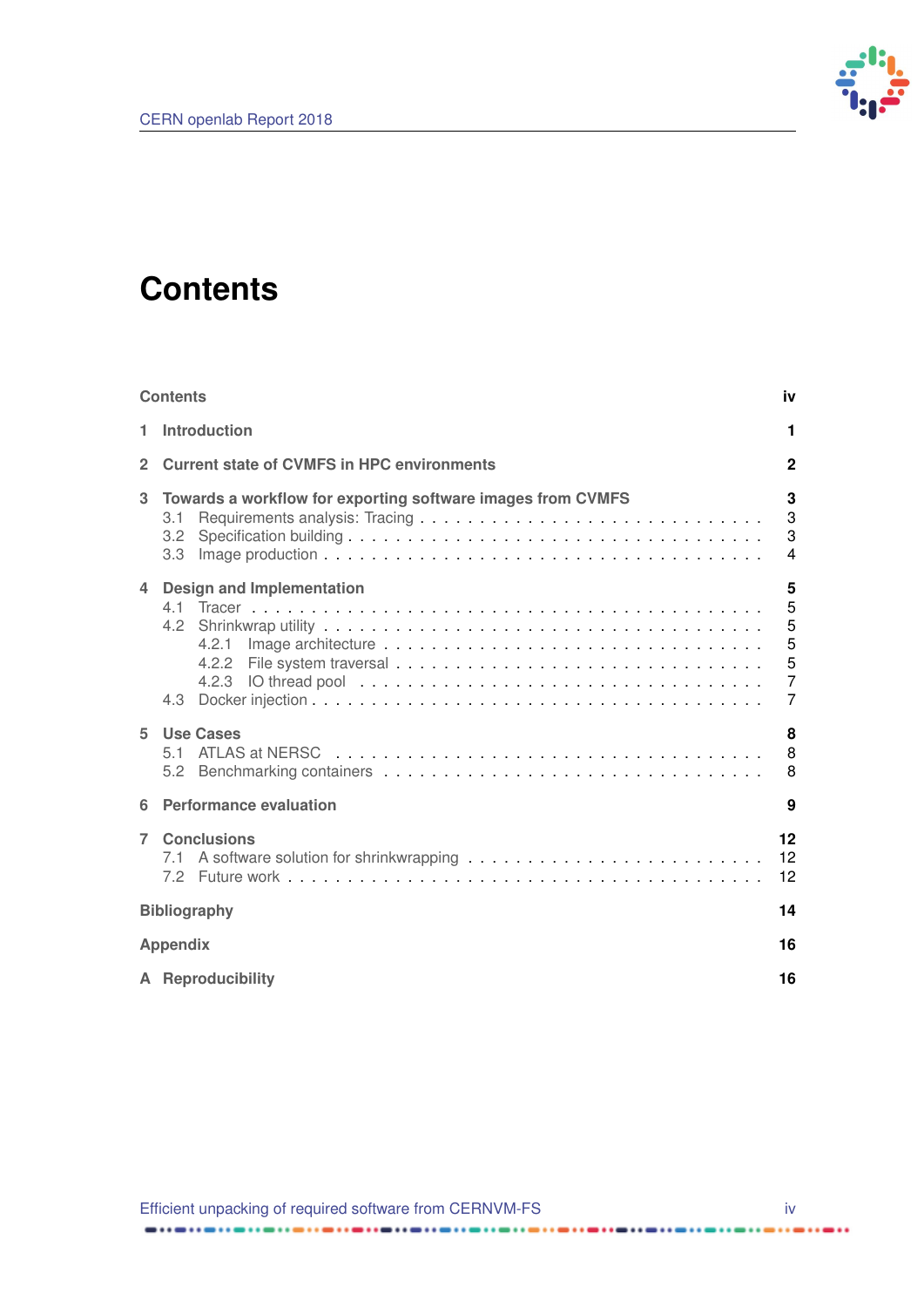#### **Acknowledgements**

First and foremost, I would like to thank Nicholas Hazekamp, my co-intern on this project, for the incredibly productive work in the past weeks. I really enjoyed our collaborative work on this project!

Further I would like to thank both of my supervisors, Jakob Blomer and Gerardo Ganis, for their great support during my entire stay at CERN and for always being there to answer any questions that came up in the development process.

I would also like to thank them for selecting me in the first place and putting the trust in me to work on this project.

I would like to thank both the IT Department (in particular Domenico Giordano) as well as the US-ATLAS collaboration (in particular Doug Benjamin and Wei Yang) for providing use cases to test our software utility.

I would also like to thank Radu Popescu, my office colleague, for enduring the endless project discussions between Nick and me. In general, I would like to thank the entire EP-SFT department as well as the CERN Openlab team for allowing me to spend my summer at CERN in Geneva working on this exciting project and for their support during the stay.

A final word of thank you goes to the fellow Openlab Summer Students (in particular my room mates) for making this summer such a unique experience.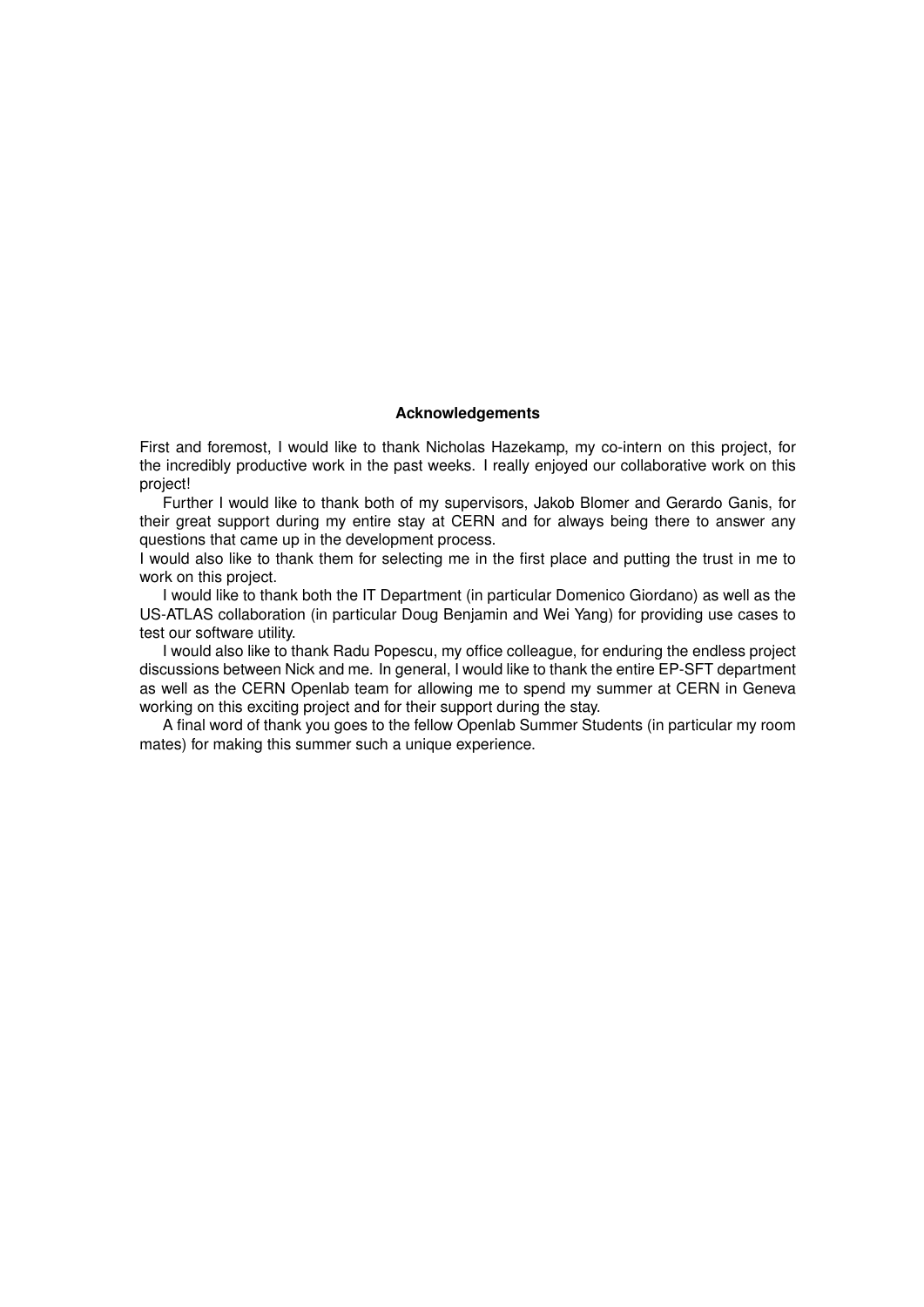### <span id="page-5-1"></span><span id="page-5-0"></span>**1. Introduction**

The CernVM File System (CVMFS) [\[4\]](#page-18-3) is a distributed global scale network file system that is broadly used for software delivery in the High Energy Physics (HEP) community (especially at CERN). It is mainly optimized for typical software package workloads which consist of many relatively small files. While exact user numbers are unknown due to its proxy hierarchy it is estimated that CERN's CVMFS installation is used to access software distributions on some 64k nodes [\[3\]](#page-18-4) in 160 sites of the Worldwide Large Computing Grid (WLCG) [\[2\]](#page-18-5). CVMFS can therefore be considered the main software distribution systems inside the HEP community around CERN.

In recent years there has been growing interest in using High Performance Computing (HPC) installations for HEP calculations. However, deploying HEP software to HPC resources like Cori, NERSC [\[1\]](#page-18-6) (USA) still poses a big challenge to the current CVMFS delivery architecture. Three of the main challenges for bringing HEP software to HPC resources are limited access to internet from the compute nodes inside the HPC center, lack of a local hard disk which could be used for file caching and the lack of system access necessary to use technologies like FUSE [\[8\]](#page-18-7), [\[5\]](#page-18-1).

While there are some ways of avoiding the need for an active internet connection or the need for a local hard disk [\[5\]](#page-18-1), [\[12\]](#page-18-8), the task of HEP software deployment becomes notoriously difficult once the underlying system does not allow mounting through FUSE. Due to these circumstances there has been a growing interest in exporting software stored in CVMFS into stand-alone software images.

Another reason for the development of the export utility has been a growing interest in building benchmark containers for system evaluations. In these cases, it is desirable to have a container of minimal size which runs exactly the same workflow on every system without relying on external factors like the internet connection for its execution. The export utility therefore perfectly fits this use case with its ability to export previously examined workflows into standalone images.

The presented software utility (cvmfs shrinkwrap) allows the export of software stacks from CVMFS into standalone images. The software functionality represents a superset of the uncvmfs [\[14\]](#page-19-1) utility, which is currently used in HEP for exporting images from CVMFS repositories, since it allows the export of repository subsets (instead of an entire repository). The utility currently permits exports to POSIX folders but also to tarballs, SquashFS images or even Docker Images stored in OCI registries [\[11\]](#page-18-9) through a POSIX export followed by a packaging step which produces the desired image format. Just like uncvmfs the cvmfs shrinkwrap utility uses file deduplication by hardlinking for the image building to minimize storage needs for the resulting read-only images.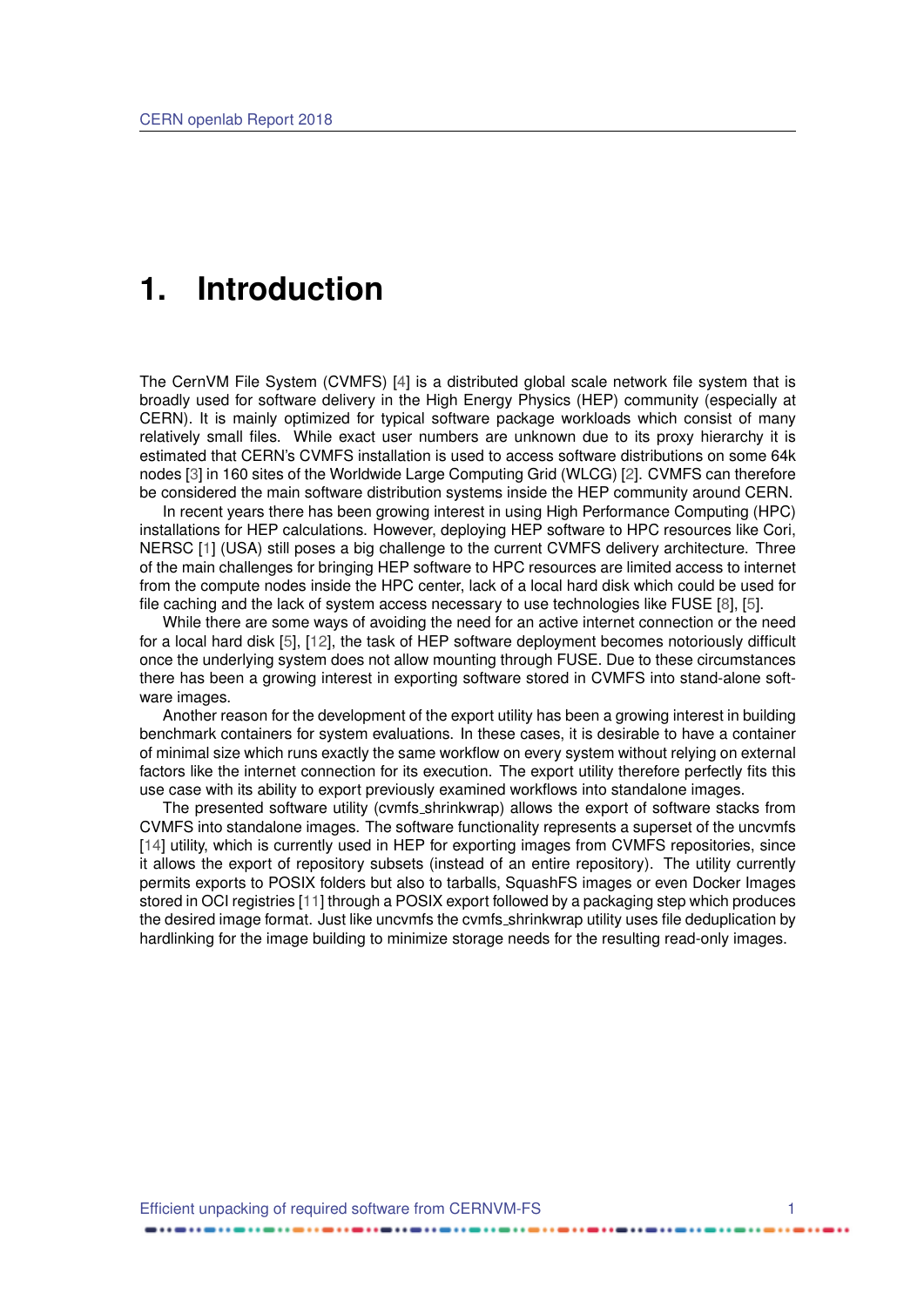

## <span id="page-6-1"></span><span id="page-6-0"></span>**2. Current state of CVMFS in HPC environments**

Quite some work has been done already on bringing CVMFS software to various HPC environments [\[5\]](#page-18-1). While typical HPC applications are carefully optimized for a given environment and often statically linked, High Throughput Computing (HTC) applications for HEP usually should be executable on a multitude of different Linux flavors provided within the WLCG. For this reason, HEP software on CVMFS has a long tradition of being delivered as a bundle containing all software components, libraries, and compilers necessary to run a given software workflow. This results in software releases with sizes of some Gigabytes and a large number of small files in the 10-100 kilobyte range.

By policy the FUSE module of the Linux kernel is deactivated in quite a few HPC systems (especially in HPC centers operated by the US DOE). As an alternative to FUSE, CVMFS can be used through a Parrot [\[13\]](#page-18-10) interface on such compute nodes. This only has a small performance impact on application execution which is negligible for many HEP applications. However, this method can be difficult in use cases which use multithreading or GPU calculations. The performance of CVMFS further heavily relies on caching at compute node level. The lack of a dedicated disk for each compute node makes this difficult in the case of HPC systems. As an alternative a shared directory can be used as a common CVMFS cache for all compute nodes. This often leads to a very high number of small files which are difficult to handle for typical HPC file systems. Alternatively, one large image file per compute node can be used that is mounted in the compute nodes file system as a loop back device. Furthermore, RAM caches in HPC compute nodes have been explored as an alternative to local file system caches [\[12\]](#page-18-8).

To circumvent the need for an active internet connection, a preloader can make use of an internet-connected login node to produce a full mirror of the necessary CVMFS repositories in a shared directory of the HPC storage system. This is more time efficient than the use of applications like rsync due to the use of Merkle Trees in the synchronization of the repository. Another approach used so far is the unpacking of the entire CVMFS tree into a fat image [\[15\]](#page-19-0) which can be used as a normal mounted directory or container image using a tool called uncvmfs [\[14\]](#page-19-1). Even when making use of file system level deduplication through hardlinks such images easily amount to some 100GB of storage which makes the build process tedious and the resulting images difficult to deliver with the tooling currently used.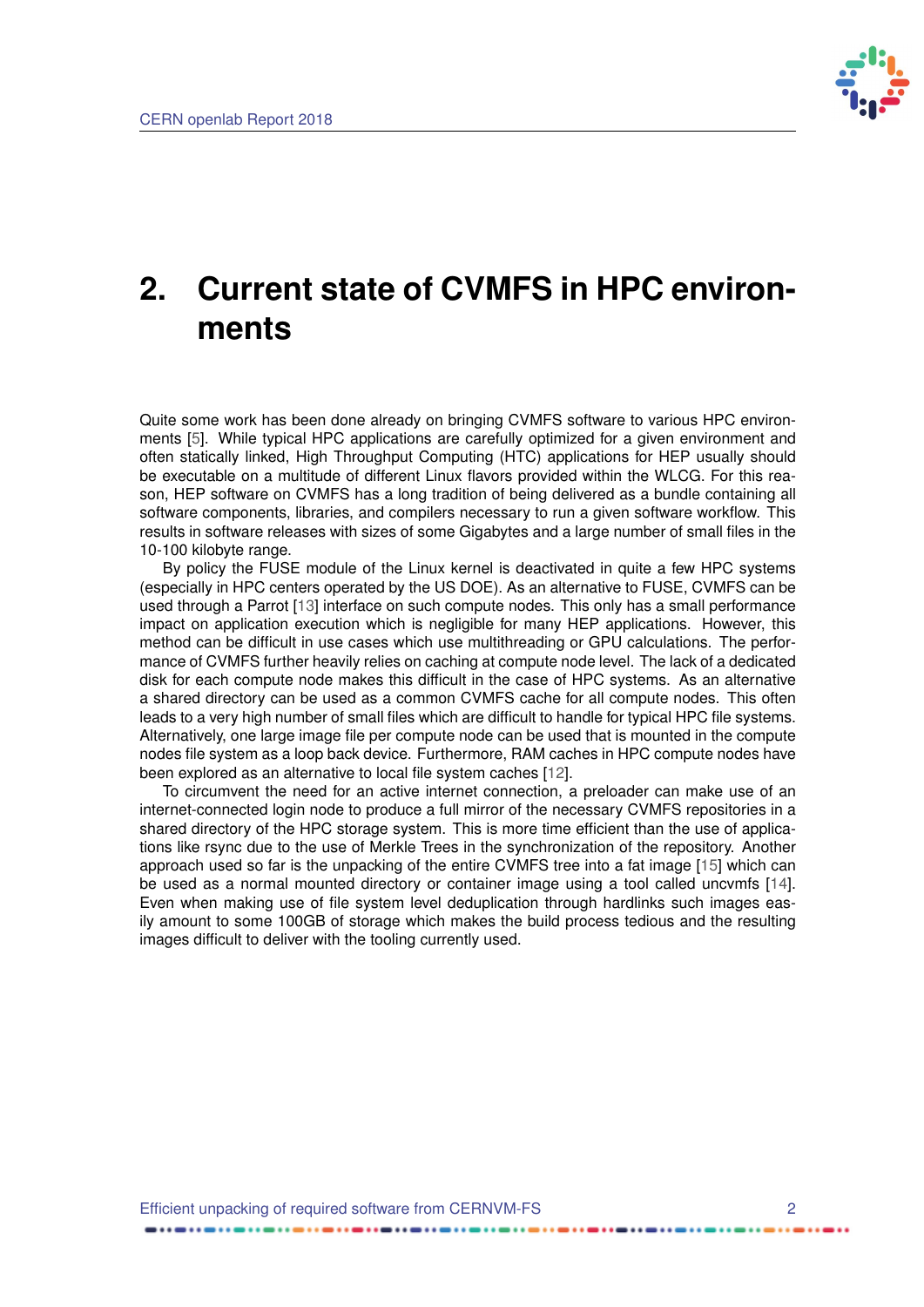

## <span id="page-7-0"></span>**3. Towards a workflow for exporting software images from CVMFS**

The proposed workflow for CVMFS-sourced image exports consists of 3 steps which were all implemented within the scope of this project:

- 1. Requirements analysis
- 2. Specification building
- 3. Image production

For certain cases (i. e. cases where the required files are well known) the first step can be omitted, and one can start with the creation of a (then handwritten) specification in step 2 instead.

While the specification building is neither strictly necessary (the export of an entire repository is supported as well), it typically makes a lot of sense not to export the entire repository, but to pre-select the files that are actually needed. This is because most CVMFS repositories contain software packages for a variety of platforms and architectures of which most are not actually needed for a software run in a specific, known environment.

<span id="page-7-1"></span>All features described in the following section will be released with CVMFS 2.6.

### **3.1 Requirements analysis: Tracing**

To allow for an easy analysis of the necessary requirements a tracing utility was implemented inside the regular CVMFS client. This tracing utility, once activated, will write a per-repository log on all system calls performed that were redirected to CVMFS (i. e. all CVMFS paths accessed). Running one or various similar software workflows with an activated tracer will offer a detailed view on the paths required by the given workflow in an exported image for a successful software run. Each trace will contain both the accessed path and the executed operation so that different "depths" of file use are distinguishable. To obtain a stable, reliable image for a given workflow later on it is highly preferable to run a few variations of the same workflow to cover a larger number of the possible software behaviors (and files necessary to support these).

### <span id="page-7-2"></span>**3.2 Specification building**

<span id="page-7-3"></span>Given the result of a trace log we implemented two basic algorithms for automated specification building. These algorithms will parse a trace log file and produce a specification containing all the paths necessary for a successful software run. Depending on the use case different levels of additional coverage can be used: The specification can for example either contain exactly the files that were accessed by the software or the directories from which the software read. This way we can approximate different levels of variability in the software's workflow and account for this variability with further extended or very precise specifications.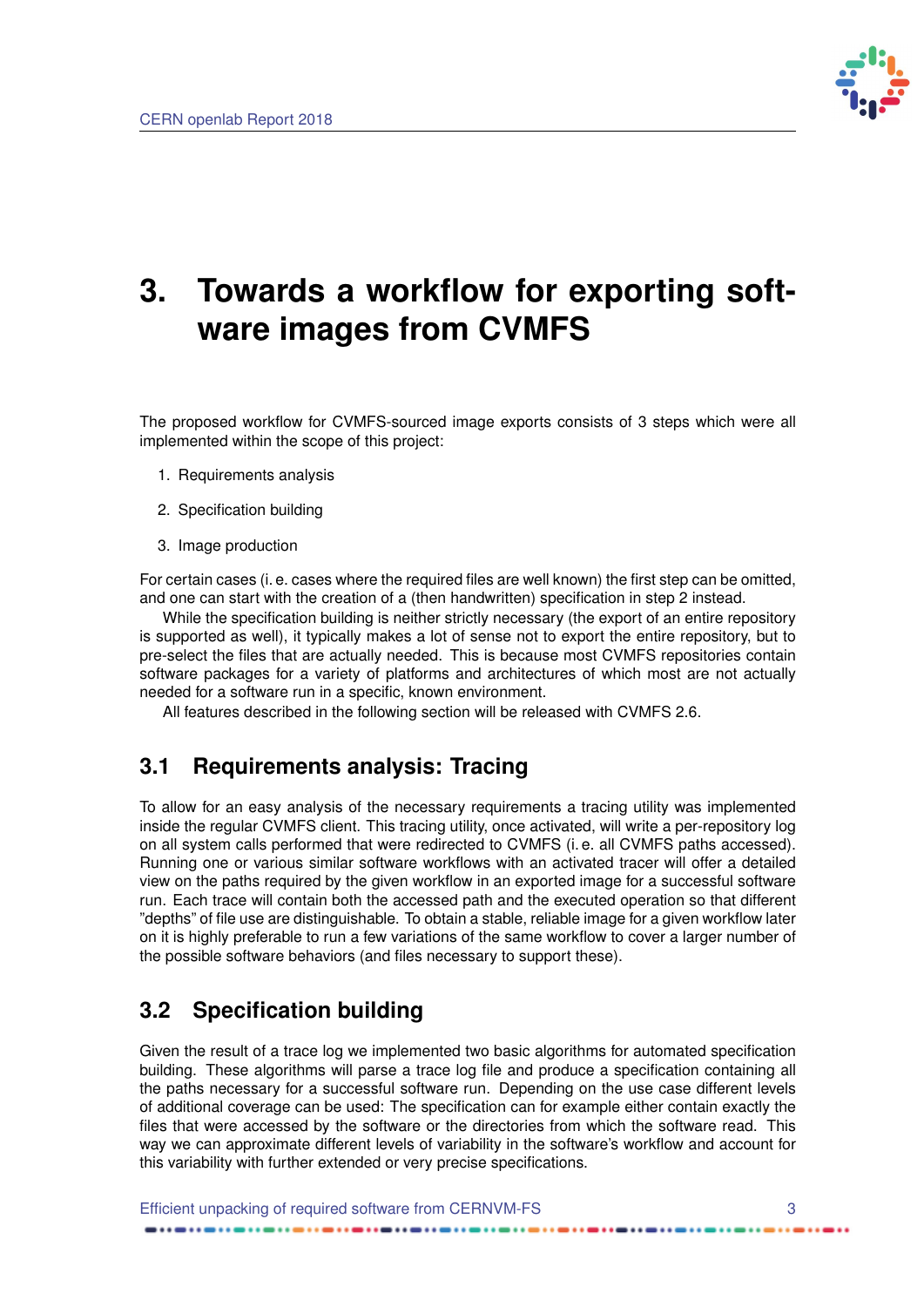

### **3.3 Image production**

The image export is at the core of the described workflow and can be invoked through the cvmfs shrinkwrap command. The utility is based on the official CVMFS library libcvmfs and allows the multithreaded export of files from CVMFS to an abstract interface. Currently the utility only contains an interface for POSIX which can then be extended through packaging the POSIX directory into various other image formats (tar, SquashFS, ext4 loopback, Docker images, ...).

It is important to note that an image can also be updated once a first version has been built. This is also true for the case of Docker images in OCI registries. That is, the utility can also be used to synchronize an earlier exported image with the current version of the software inside the CVMFS repository. This should permit faster update times of the images in comparison to a full reexport, once a first version of the image has been created since only the files that actually changed need to be updated.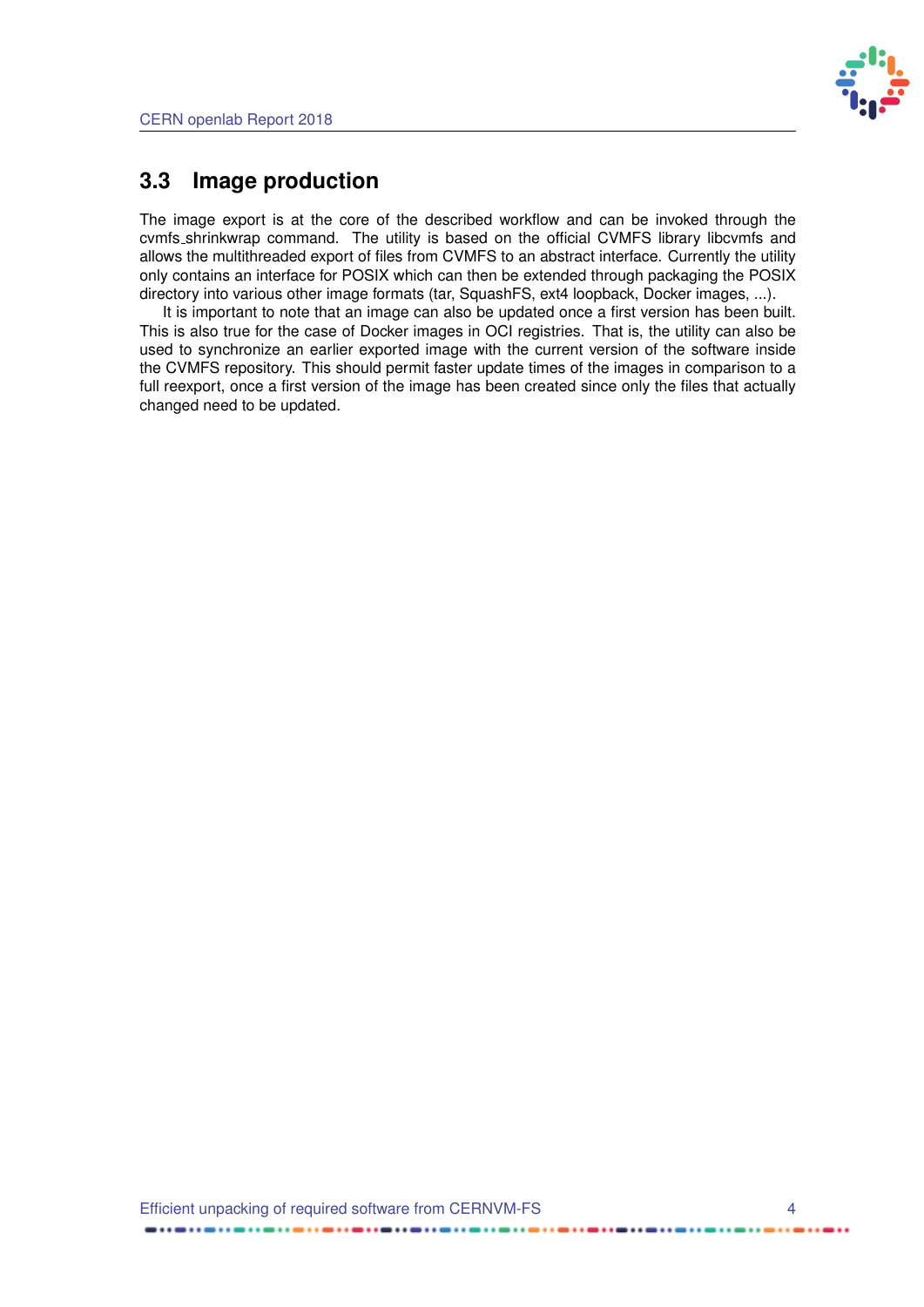

## <span id="page-9-5"></span><span id="page-9-0"></span>**4. Design and Implementation**

### <span id="page-9-1"></span>**4.1 Tracer**

The tracing utility has been implemented in a way that minimizes the overhead if the tracer is deactivated and also minimizes the measurable overhead in the FUSE calls for an activated tracer by delegating the actual log writing to a separate thread to avoid blocks during the accesses to CVMFS. In fact, for a deactivated tracer the entire overhead consists of a single inline if for a subset of the FUSE calls.

### <span id="page-9-2"></span>**4.2 Shrinkwrap utility**

The shrinkwrap utility has been designed with the objective to allow fast exports even for meta data intensive workloads (i. e. a large number of small files) as this is a typical use case for CVMFS [\[4\]](#page-18-3).

#### <span id="page-9-3"></span>**4.2.1 Image architecture**

The structure of an exported image is very similar to the file system structure of CVMFS repositories in general. The image will typically contain a directory named cvmfs which in turn will contain any exported repositories as directories.

The cvmfs directory further contains a data directory which is used for the creation of content addressable hardlinks to all files inside this image. Since all produced images are supposed to be used as read only images, this allows us to deduplicate all files stored in the image by saving them once under its content addressable name and then hardlinking to this file from the directory structure as it is also done in uncvmfs [\[14\]](#page-19-1). It has previously been shown that this greatly helps to reduce the total number of files in CVMFS and this functionality can therefore also be very useful for images exported from CVMFS.

During file comparisons for synchronization the content addressable hardlinks can also be used to allow for a more efficient comparison in the POSIX case without a need for hashing the files in the destination file system. For this a file entry including its content hash is retrieved from the source file system (i. e. CVMFS) and the stat information for both the content addressable file as well as the entry in the repository are fetched in the destination file system. Afterwards the inode numbers of the two destination entries can be compared. If the 2 files have the same inode it can be assumed that the file has not changed and still corresponds to the file stored in the source file system. However, if the 2 files have different inodes the file has changed in a recent update on the source side and needs to be updated.

#### <span id="page-9-4"></span>**4.2.2 File system traversal**

A large amount of the work has been spent on the design of the file system traversal, various speed-ups for it, as well as the design of an abstract interface which hides the implementation details of a specific destination file system. The following section describes the design decisions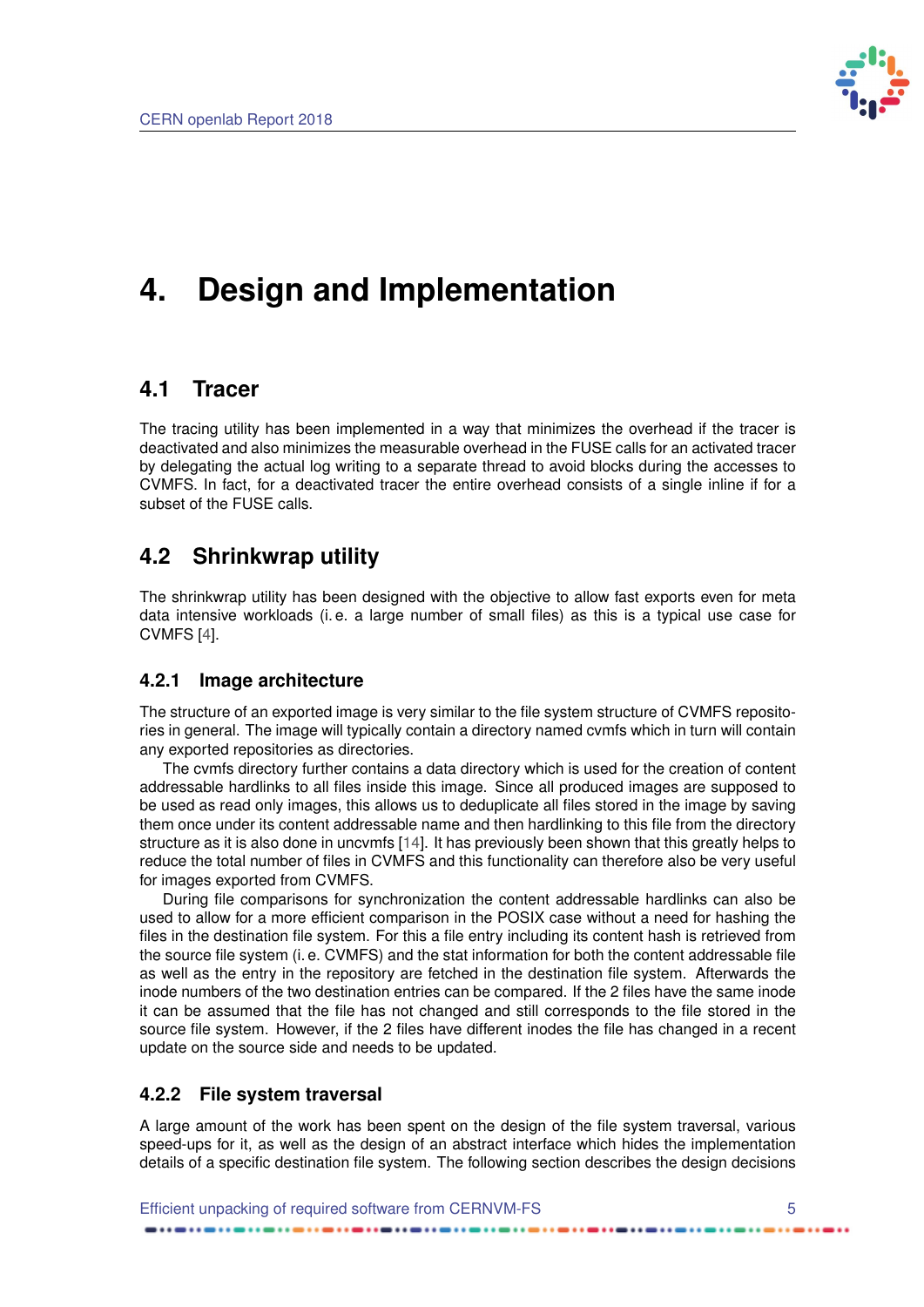

<span id="page-10-0"></span>made in this process as well as various optimizations that were implemented to improve the system's performance.

#### **File system interface**

The objective for the file system interface had been to come up with a generic interface which can be used to integrate the software with various export formats. For this reason, the interface does not only include methods necessary for the file system traversal and entry creation/removal, but also a dedicated read/write interface that offers an abstract interface to a file's sequential read/write operations.

Keeping in mind the image design described above the interface makes a clear distinction between (unique) file creation (and writing) and the hard linking of these files into the repositories. The traversal further delegates the file comparison (apart from basic stat information) to the interface allowing for file system dependent optimization's like the inode comparison for POSIX described above.

#### **Specification based entry selection**

With the introduction of automated specification building we expect specification files which might be multiple magnitudes of order larger than current specifications in the dirtab format [\[7\]](#page-18-11). In addition to this there was a need for other types of requirement specifications than previously supported (e.g. the inclusion of a folder without filled sub directories). Therefore, a new system for specification parsing and matching was implemented in order to reduce lookup times and support these new types of specifications.

**Specification language** The specification language contains 3 types of inclusion and one type of exclusion:

- **Inclusion of a single file/empty folder** Will make a simple copy of the file/directory and can be specified through: /abc/def/foo.txt
- **Inclusion of a directory with all entries, non-recursive** This will include a directory as well as all entries inside the directory without recursing into other subdirectories. Can be specified through:  $\hat{a}$ bc/def/dir/\*
- **Inclusion of a directory with all entries, recursive** This will include the entire directory and recurse into subdirectories. Can be specified through: /abc/def/\*
- **Exclusion of an entry** This will exclude the entry (and any child directories) from the export. Can be specified through !/abc/def/entry

**Specification parsing** During the parsing of the specification the software builds a hash table based in-memory tree of the entries inside the directories labeled with the corresponding inclusion/exclusion mode. During parsing the software can make use of partially sorted specification trees through caching of the last entries used during parsing in a stack. This is useful because the result of the automated specification tool is usually partially sorted. For a file containing 10.000 lines of path specifications this software will parse the file in roughly  $30ms$ .

**Specification lookup** For the lookup the algorithm traverses the hash table tree up to the tree entry which represents the longest prefix of the given path and checks for the inclusion mode of this entry. This allows lookup times dependent on the longest path in the specification instead of lookup times dependent on the number of specification entries. Indeed, our microbenchmark showed lookup times of around  $3\mu s$  independent of the specification size.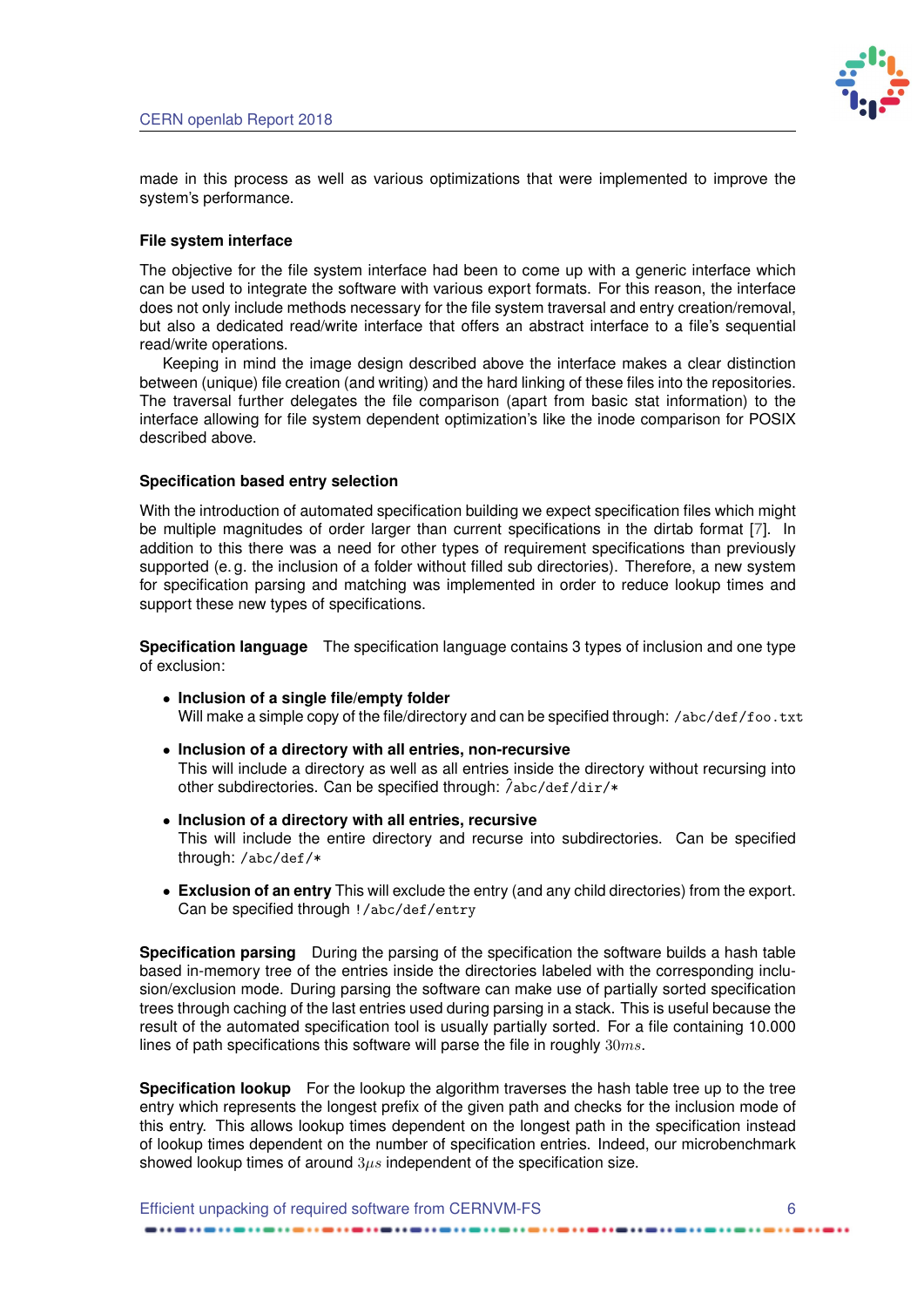

**In memory directory listings** Making use of the hash tables inside the tree structure described above, the software can produce directory listings for non-wildcard directories in the specification without the need to rely on the source directory listings. This can be done entirely in memory without libcvmfs access. The file system traversal then makes use of this functionality thereby also avoiding the treatment of not specified directories by dropping them from the directory listings from the start on.

#### <span id="page-11-0"></span>**4.2.3 IO thread pool**

The export of files from CVMFS to images is a very IO-intensive task. During the export a lot of time is spent on the actual data transfer of many small files from CVMFS into the corresponding image. This makes an entirely sequential program very inefficient at this task and makes the use of a thread pool essential in achieving good export performance. Multi-threading allows us to interleave kernel-mode and user-mode tasks and leverage multiple streams in order to make use of the system's SSD performance.

The parallelization model employed for the image export consists of one Master thread which traverses the file system and a thread pool doing the file copying work. The Master thread will traverse the file system, compare the found files and — if necessary — submit copy jobs to a pipe from which the threads can then read the jobs to do the actual copying.

We also experimented with parallelizing the file system traversal itself however it seems that this would not significantly improve the performance as the traversal is typically done faster than the copying.

### <span id="page-11-1"></span>**4.3 Docker injection**

Once a repository subset has been exported to a POSIX directory we can - among other formats - inject the software into a Docker image. The Docker injection further allows to later update the software inside the image to a newer revision by replacing the corresponding files in the docker image.

For the first Docker injection a new tarball layer is added to the Docker container and the tar and gz hashes of the layer are stored inside the image as labels. For subsequent updates the utility will then identify the cvmfs layer through the image labels, retrieve the layer through an OCI registry and replace the "old" tarball in the image by a new, updated, version.

With the upcoming CVMFS 2.6 release which also features a notification system for updates of a CVMFS repository, the described Docker image update functionality could allow for a continuous deployment architecture in which Docker images are automatically updated once there is a new software revision available.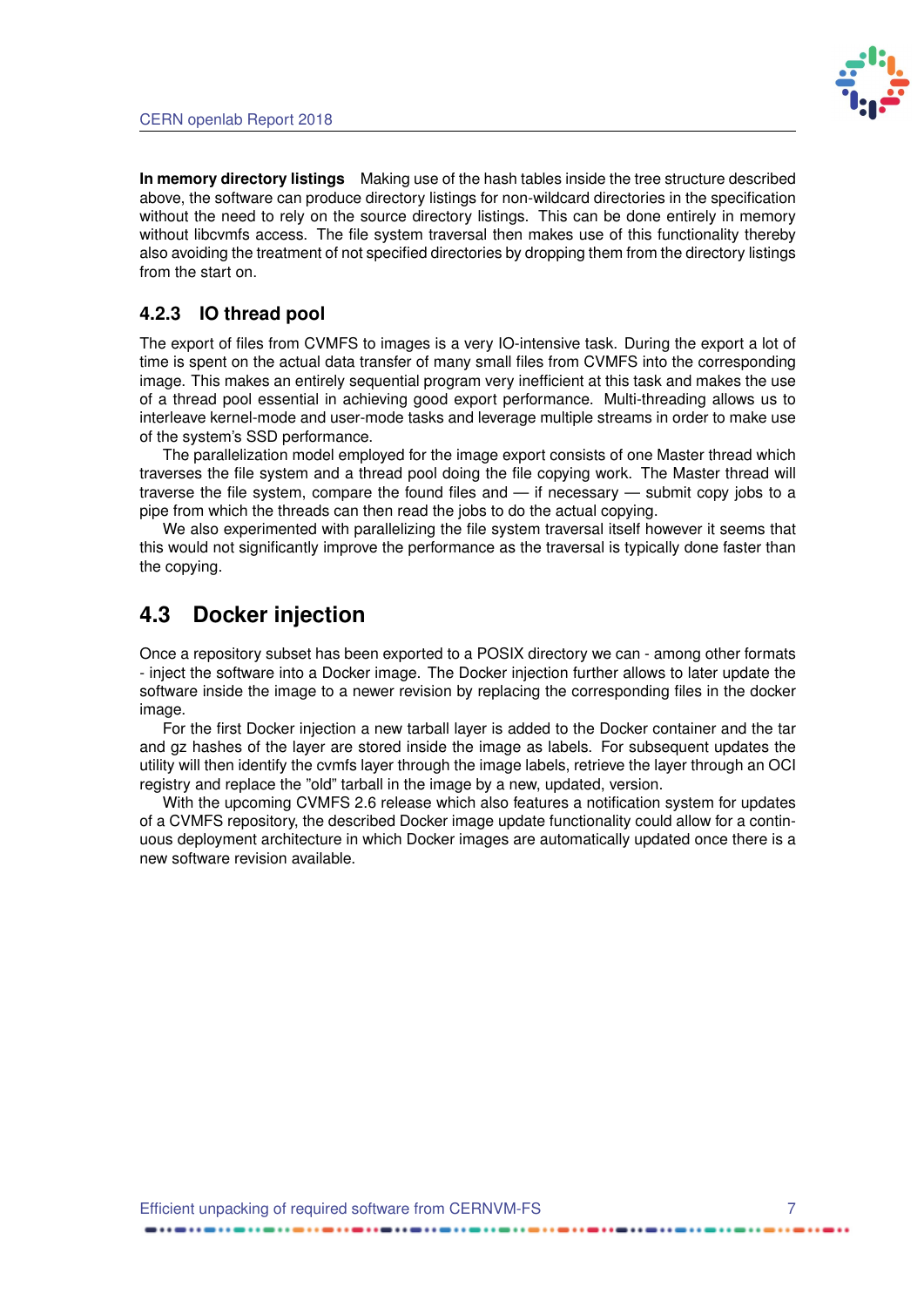

## <span id="page-12-3"></span><span id="page-12-0"></span>**5. Use Cases**

### <span id="page-12-1"></span>**5.1 ATLAS at NERSC**

The US collaboration of the ATLAS project is currently taking advantage of computing resources at various supercomputers in the United States including Cori at NERSC. For the deployment of their software the uncvmfs utility is used to unpack entire CVMFS repositories into standalone images (usually in ext4 or squashfs format) which in turn can be used to build Shifter [\[9\]](#page-18-12) or Singularity [\[10\]](#page-18-13) images. While these images can very well be scaled out onto a large number of nodes inside the NERSC infrastructure, the image build process takes around 24 hours which makes it difficult to deploy up-to-date versions of the software on a regular basis [\[9,](#page-18-12) p. 3].

We are currently discussing options to integrate our shrinkwrap utility into the HPC deployment processes of ATLAS as we believe that the proposed software solution can help to reduce the overhead of HPC software delivery significantly. On the one hand the actual uncvmfs export process can be optimized as the current export workflow loads the entire CVMFS repository in a first step and later on removes certain files in the exported image which were not in fact needed. This is something that can be entirely avoided through the definition of exclusion rules passed to the shrinkwrap utility.

On the other hand, we believe that an export client which relies on the libcvmfs library might reduce the total overhead and therefore improve the export performance in comparison to both uncvmfs and rsync (for uncvmfs this is something that we haven't had yet the chance to evaluate in an experiment).

As a longer-term goal, it might be useful to start tracing ATLAS simulation workflows on a few machines to collect data that might allow further export optimizations in a later stage through automated specification building.

### <span id="page-12-2"></span>**5.2 Benchmarking containers**

For benchmarking purposes, the CERN IT-Department is interested in a "Benchmark in a Container" solution which allows the distribution of standalone container images for system performance evaluations. For such benchmarks the IT-Department typically relies on simulation workflows provided by CERN's experiment collaborations. To execute these benchmarks in an easily portable and reproducible manner, it is of high interest to package these software workflows into containers. Since the workflows' software stacks are usually stored inside CVMFS repositories, this is a perfect use case for the shrinkwrap utility and its Docker injection functionality.

For the image export the workflow's resource-needs would be examined through the CVMFS tracing feature in a first step. This would then result in a log containing detailed insights on the paths which were accessed by the benchmarking workload. In a second step we can then produce a specification based on the tracing log which will allow an easy, efficient export of the necessary files from CVMFS. Afterwards the Docker injector can be used to inject the exported files into a prepared benchmarking container stored in a registry. Later, the same utility can be used to update the current container to an up-to-date software version or — depending on the exact use case — the utility could even be integrated into a continuous deployment mechanism which produces new benchmarking containers on every software update.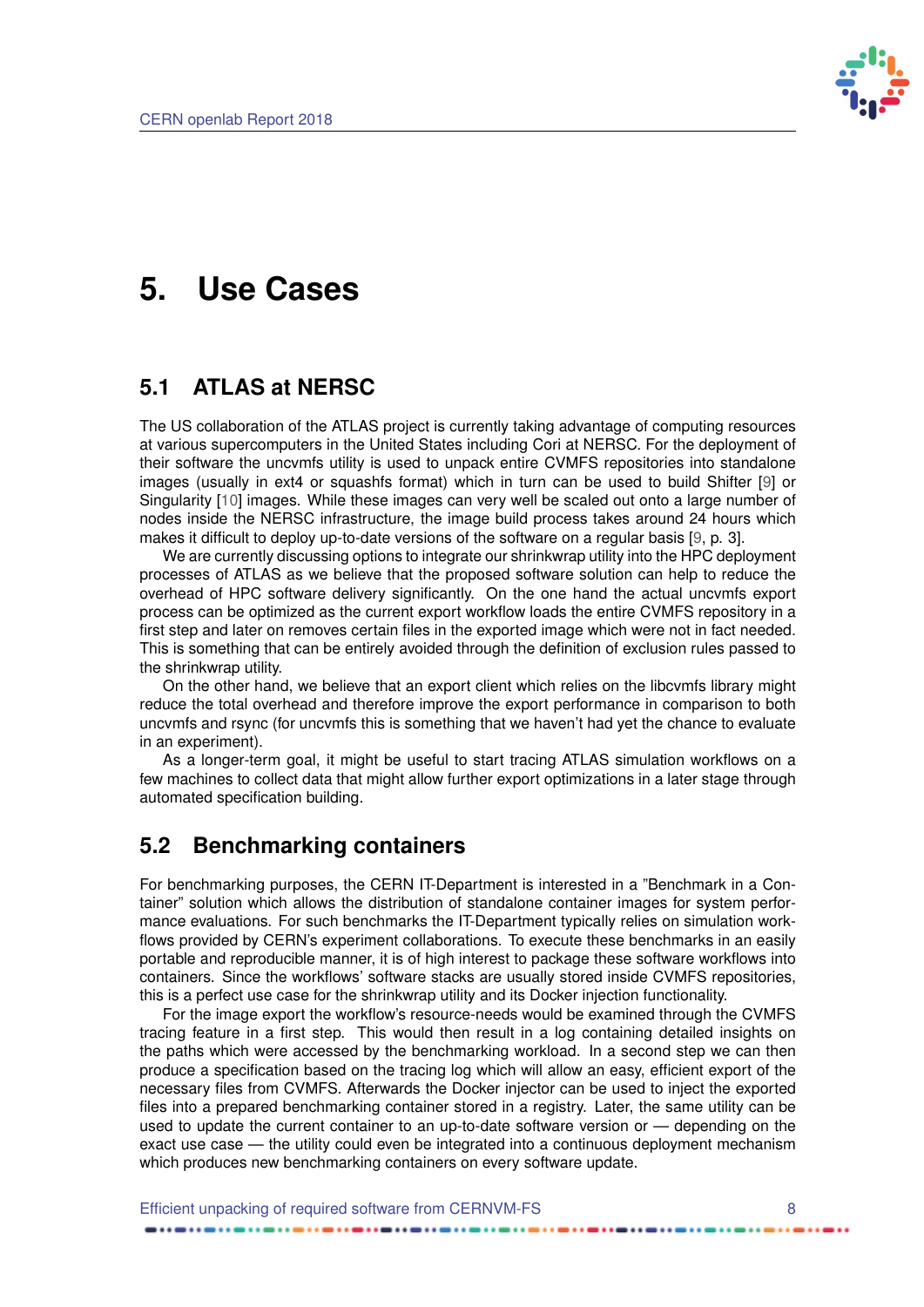

## <span id="page-13-0"></span>**6. Performance evaluation**

To evaluate the performance of our system we executed some preliminary benchmarks to check on its performance for the export of a sample directory. This is because experiments with real use cases are still due.

**Setup** For the benchmarks a dedicated machine with 16 cores, 64GB of RAM and a Samsung Evo SSD RAID5 storage system was used. During the benchmark execution no other tasks ran on the machine. Each benchmark evaluation consisted of 16 identical runs with a preloaded warm cache. More information for reproducibility can be found in appendix [A.](#page-20-0)

**Evaluated example** For the benchmark a subset of the cernvm-prod.cern.ch repository was exported into a POSIX folder. The subset consisted of 405,904 entries of which 358,488 were files (including 321,683 unique files) while the other entries were directories or symbolic links. The entire subset amounted to an ex-

<span id="page-13-1"></span>

Figure 6.2: Data rate with standard deviation of export through shrinkwrap utility with various thread numbers

ported image size of 13.39 GB (8.16 GB when deduplicated). A histogram of the file sizes (including duplicates) can be found in figure [6.1.](#page-14-0)

**Experimental results on cvmfs shrinkwrap** The first test run pictured in Figure [6.2](#page-13-1) indicates that our software's multithreading capability helps significantly in speeding up the export process by keeping the disk busy at all times. It is visible however that the export rate saturates at around 50MB/s.

The original version tested used a 4kB copy buffer per thread. One method that should theoretically increase the export speed would be to enlarge the copy buffer as this would decrease the number of copy iterations necessary per file. To check this the export rates with a 4kB buffer were compared to the export rates with a 1MB buffer as seen in figure [6.3.](#page-14-1) However, it is quite clear that the additional buffer space did not increase the export rate by a significant margin. The large standard deviation for the 32-thread case is not yet understood and might very well be just due to an anomaly during testing. Due to insufficient improvements given a larger buffer we discarded the buffer size increase.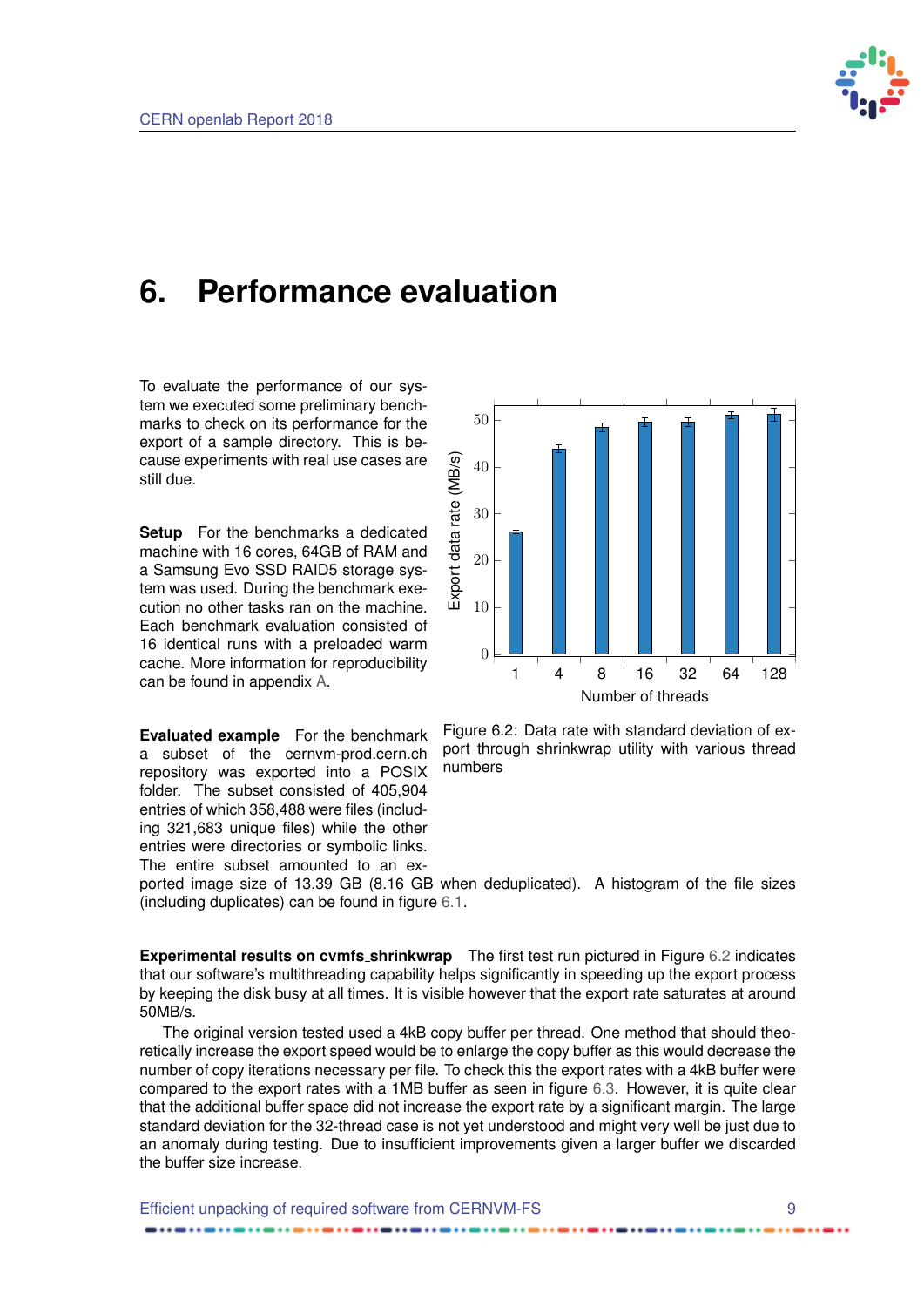..

<span id="page-14-0"></span>

Figure 6.1: File size histogram for the exported image

<span id="page-14-1"></span>

Figure 6.3: Data rate with standard deviation of export through shrinkwrap utility with various thread numbers comparing different buffer sizes.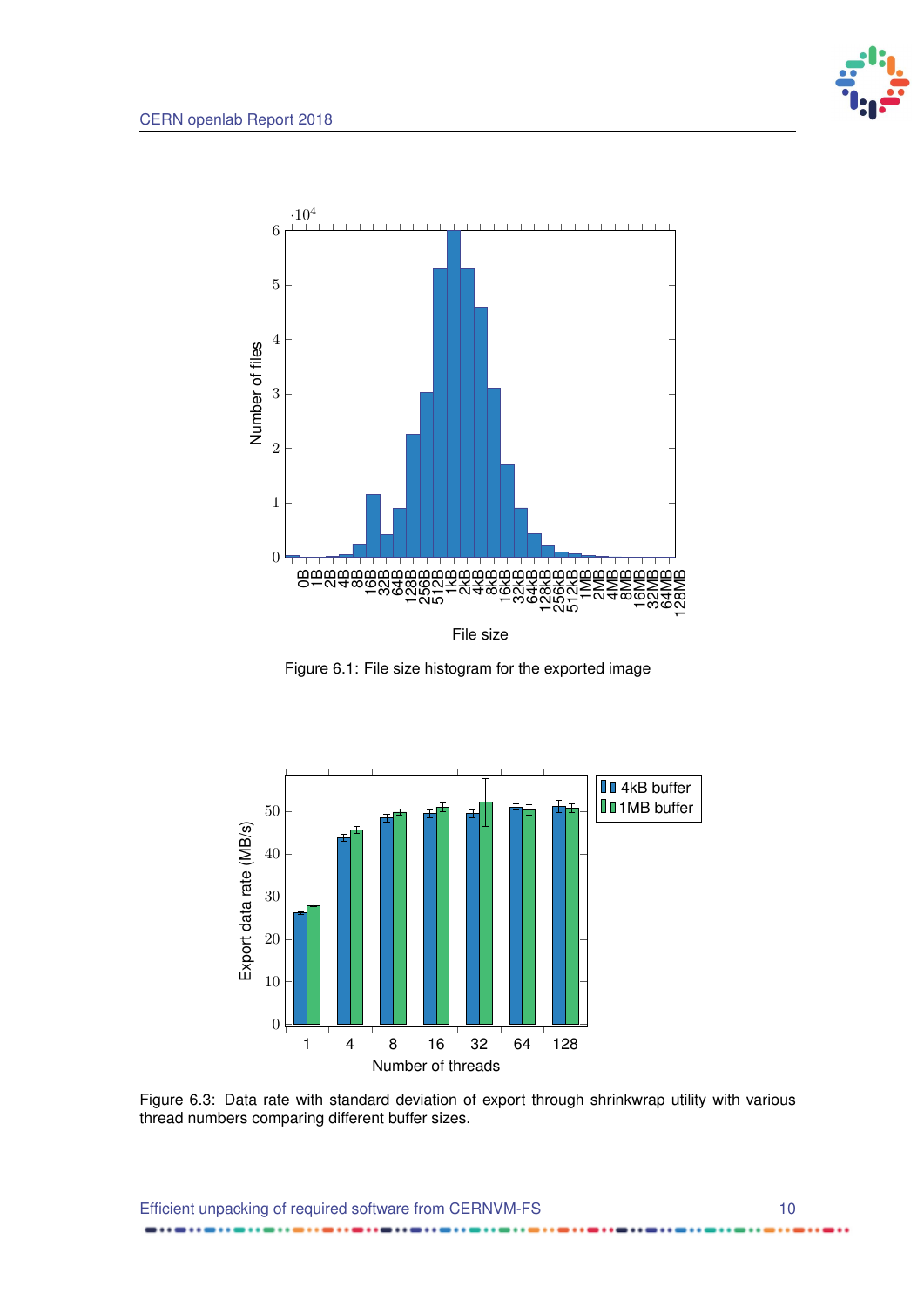

<span id="page-15-0"></span>





Figure 6.5: Export time with standard deviation for a 13.39GB image using shrinkwrap (32 threads) in comparison with rsync. (Shrinkwrap made use of deduplication)

**Comparison with rsync** One possible alternative to using the proposed shrinkwrap utility would be the use of rsync for exporting from the FUSE mounted CVMFS repository. As seen in figure [6.4](#page-15-0) our experiments showed that an export with cvmfs shrinkwrap is around 20MB/s faster than an export with rsync. This can be explained by both the use of multithreading in the shrinkwrap case and the avoidance of FUSE-system calls which are necessary for the rsync case and can be avoided by the shrinkwrap utility using libcvmfs. A look at the absolute export time presented in figure [6.5](#page-15-0) shows that the total time of a shrinkwrap export is even faster than expected given the data rates due to the use of deduplication which avoided duplicate transfers of some 5GB of data in this case.

**Future evaluation** For future evaluations it would be interesting to compare the export speed of uncvmfs to cvmfs shrinkwrap. Further benchmarks with real use cases from ATLAS or the IT-Department could provide more insights into the performance of our utility. Unfortunately, we haven't had the chance to test these things before the end of the internship due to time constraints.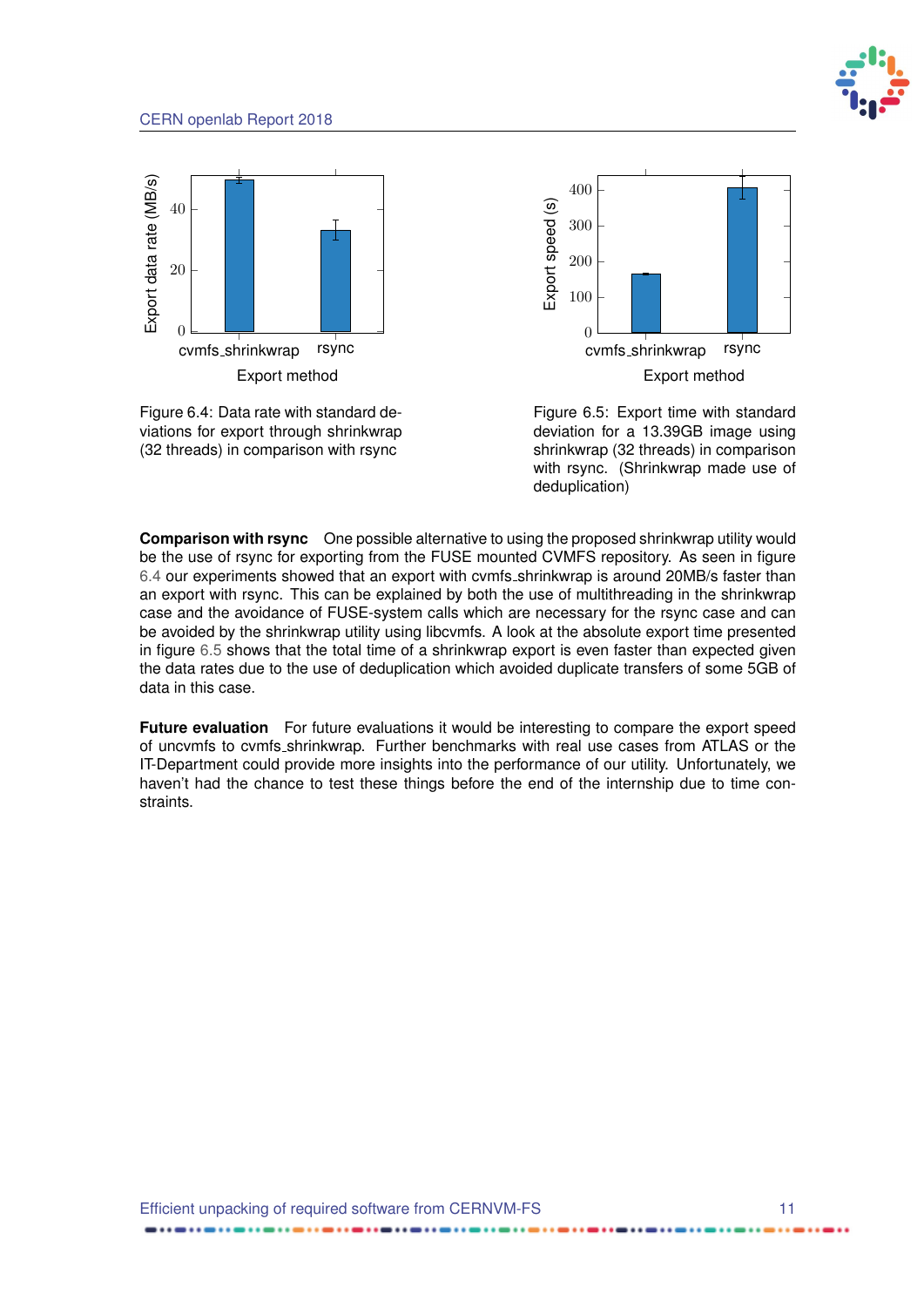

## <span id="page-16-0"></span>**7. Conclusions**

### <span id="page-16-1"></span>**7.1 A software solution for shrinkwrapping**

In this report we presented software utilities allowing the requirements analysis, specification and production of standalone images from CVMFS. We presented solutions for various problems encountered underway of the development including a methodology for fast(er) specification matching as well as a method for integrating shrinkwrapped images into Docker containers.

We showed that our software's performance exceeds the performance of utilities like rsync both in terms of time (faster) and image size (smaller through deduplication).

The utility is currently under code-review and is planned be released with CVMFS version 2.6 coming end of this year.

### <span id="page-16-2"></span>**7.2 Future work**

While generally in good shape there are still a few points which could be improved and fine-tuned.

**Specification language extension** While it is generally preferable to have a detailed specification containing all files and directories that should be exported, certain cases make a wildcard directory inclusion necessary. In this case those directories might however still contain certain file types which the user desires not to export. An example is the current image build system used by ATLAS, which includes some directories while specifying that certain file extensions should not be exported into the image (e. g. HTML documentation files). For such cases a (preferably short) list of exclusion regular expressions in the specification language would be desirable. This is something that should be added to the utility in order to allow the experiments to efficiently use the software.

**Native image export to other formats** Currently the only supported export format from CVMFS is a POSIX directory. While this already allows to export into any format which can be (loopback) mounted in write mode on a POSIX system, it could be of big impact to develop export functionalities into other formats such as SquashFS or tar. While a one-time export would be quite easy to achieve this task becomes challenging for the update case where files might be deleted and would therefore have to be removed from such a continuous- segment-based file format (in particular for the tarball case). As the export into a tarball for example, currently consists of unpacking a tar into a temporary directory, updating the corresponding POSIX directory and then repacking the tar, considerable performance gains could be expected from a native tar export functionality. In a case where SquashFS or tarball images become an essential use case of the utility it might be worthwhile to investigate methods allowing for a native export into such formats.

**Specification difference reasoning** It was already mentioned that it is preferable to use multiple traced software runs (possibly with varying software parameters) in order to obtain stable, reliable specifications. The easiest methodology for this would be to append all trace logs into one single, large trace log and to use this file for the automated specification building.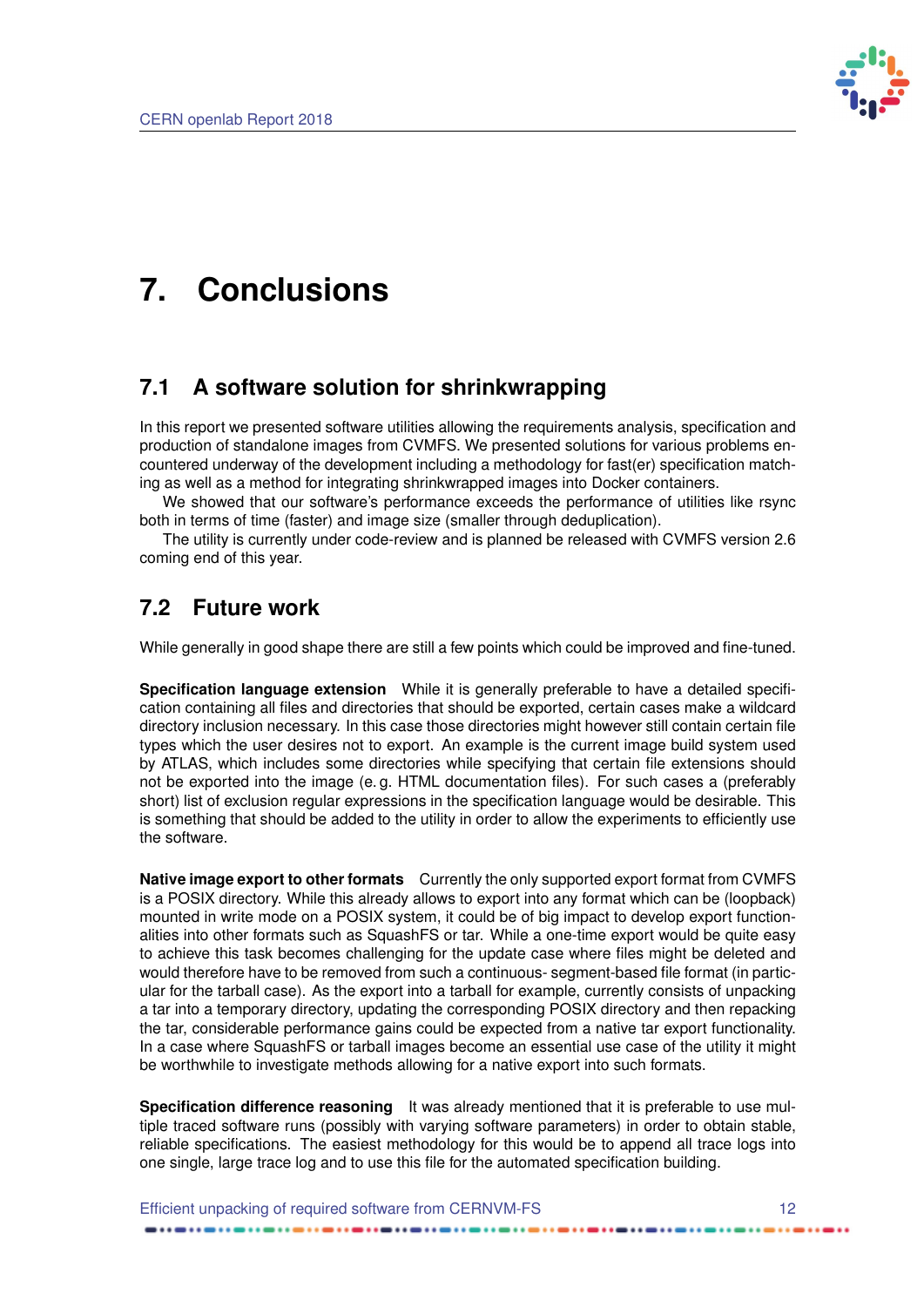

Another possible methodology would be to first produce one specification per software run and then to intelligently merge these export specifications into a single overall specification. For this one would essentially perform automated, rule-based reasoning about a software's behavior based on the differences observed during varying software executions. In the described case results could be achieved by interpreting the different image specifications under the assumption that a software might branch into different children of some arbitrary directory in the repository tree during different software runs. In such a case it might be more reasonable to include the entire parent directory to obtain a more stable (but in turn slightly larger) image. This would be visible in the specification files through the inclusion of varying children of some directory inside the tree in the runs' different specifications.

Some preliminary tests with this methodology on a ROOT test case showed promising results given some (at this stage) manual tuning and might therefore be worth to pursue.

**Optimization of the commandline interface** As we are still evaluating the exact workflows for various use cases we have not yet defined the final command line interface of the software utility. In the long-term it would be highly preferable to have one single entry point for the software utility allowing the export into all the different formats possibly calling various subsystems or external functionalities to achieve this.

This optimization is something that should be developed before the first release in CVMFS 2.6 and will be designed in frequent discussions with parties interested in some of the use cases described above to optimize the utility for their workflows. Generally, we believe that a dual interface would be quite worthwhile for this either allowing configuration of the export through pure commandline arguments or allowing the export configuration to be stored inside some configuration file.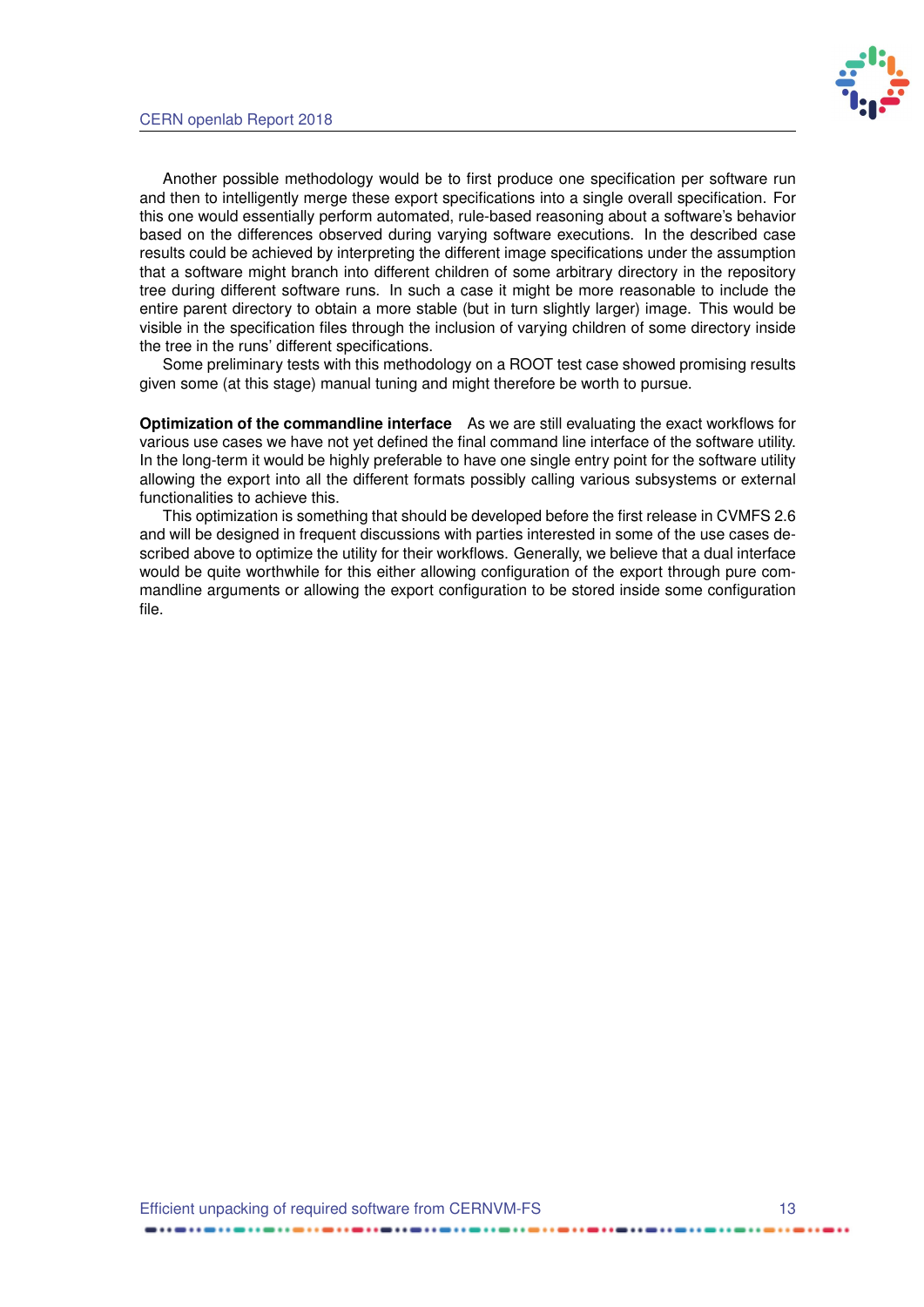

## <span id="page-18-2"></span>**Bibliography**

- <span id="page-18-6"></span>[1] Katie Antypas, Nicholas Wright, Nicholas P Cardo, Allison Andrews, and Matthew Cordery. Cori: a cray xc pre-exascale system for nersc. *Cray User Group Proceedings. Cray*, 2014. [1](#page-5-1)
- <span id="page-18-5"></span>[2] I Bird, U Schwickerath, R Jones, J Shiers, N Brook, C Grandi, Christoph Eck, I Fisk, Y Schutz, B Panzer-Steindel, et al. Lhc computing grid: Technical design report. Technical report, CERN, 2005. [1](#page-5-1)
- <span id="page-18-4"></span>[3] J. Blomer, P. Buncic, R. Meusel, G. Ganis, I. Sfiligoi, and D. Thain. The evolution of global scale filesystems for scientific software distribution. *Computing in Science Engineering*, 17(6):61–71, Nov 2015. [1](#page-5-1)
- <span id="page-18-3"></span>[4] Jakob Blomer, Carlos Aguado-Snchez, Predrag Buncic, and Artem Harutyunyan. Distributing lhc application software and conditions databases using the cernvm file system. *Journal of Physics: Conference Series*, 331(4):042003, 2011. [1,](#page-5-1) [5](#page-9-5)
- <span id="page-18-1"></span>[5] Jakob Blomer, Gerardo Ganis, Nikola Hardi, and Radu Popescu. Delivering lhc software to hpc compute elements with cernvm-fs. In Julian M. Kunkel, Rio Yokota, Michela Taufer, and John Shalf, editors, *High Performance Computing*, pages 724–730, Cham, 2017. Springer International Publishing. [ii,](#page-1-0) [1,](#page-5-1) [2](#page-6-1)
- <span id="page-18-0"></span>[6] CernVM. Cernvm file system. <http://cernvm.cern.ch/portal/filesystem>. [online; accessed 11 June 2018]. [ii](#page-1-0)
- <span id="page-18-11"></span>[7] CernVM. Preloading the cernvm-fs cache. [https://cvmfs.readthedocs.io/en/latest/](https://cvmfs.readthedocs.io/en/latest/cpt-hpc.html?highlight=dirtab#preloading-the-cernvm-fs-cache) [cpt-hpc.html?highlight=dirtab#preloading-the-cernvm-fs-cache](https://cvmfs.readthedocs.io/en/latest/cpt-hpc.html?highlight=dirtab#preloading-the-cernvm-fs-cache). [online; accessed 15 August 2018]. [6](#page-10-0)
- <span id="page-18-7"></span>[8] FUSE. Filesystem in userspace. <https://github.com/libfuse/libfuse>. [online; accessed 27 August 2018]. [1](#page-5-1)
- <span id="page-18-12"></span>[9] Lisa Gerhardt, Wahid Bhimji, Shane Canon, Markus Fasel, Doug Jacobsen, Mustafa Mustafa, Jeff Porter, and Vakho Tsulaia. Shifter: Containers for hpc. In *Journal of Physics: Conference Series*, volume 898, page 082021. IOP Publishing, 2017. [8](#page-12-3)
- <span id="page-18-13"></span>[10] Gregory M Kurtzer, Vanessa Sochat, and Michael W Bauer. Singularity: Scientific containers for mobility of compute. *PloS one*, 12(5):e0177459, 2017. [8](#page-12-3)
- <span id="page-18-9"></span>[11] OCI. Open container initiative distribution specification. [https://github.com/](https://github.com/opencontainers/distribution-spec) [opencontainers/distribution-spec](https://github.com/opencontainers/distribution-spec). [online; accessed 14 August 2018]. [1](#page-5-1)
- <span id="page-18-8"></span>[12] Tim Shaffer, Jakob Blomer, and Gerardo Ganis. Hep application delivery on hpc resources. <https://doi.org/10.5281/zenodo.61157>, August 2016. [online; accessed 11 June 2018]. [1,](#page-5-1) [2](#page-6-1)
- <span id="page-18-10"></span>[13] Douglas Thain and Miron Livny. Parrot: An application environment for data-intensive computing. *Scalable Computing: Practice and Experience*, 6(3):9–18, 2005. [2](#page-6-1)

Efficient unpacking of required software from CERNVM-FS 14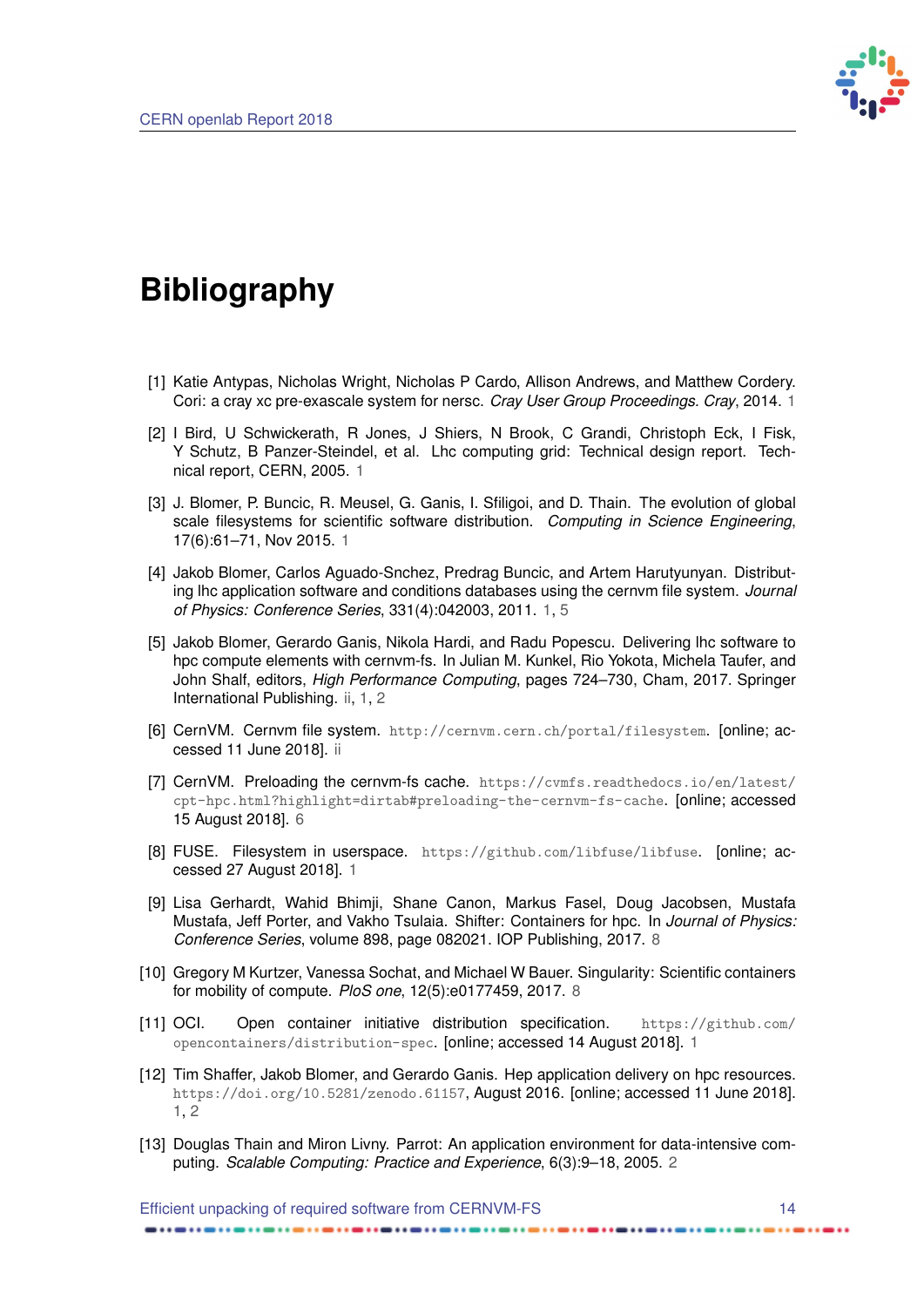

- <span id="page-19-1"></span>[14] uncvmfs. uncvmfs. <https://github.com/ic-hep/uncvmfs>. [online; accessed 14 August 2018]. [1,](#page-5-1) [2,](#page-6-1) [5](#page-9-5)
- <span id="page-19-0"></span>[15] Wei Yang. Containers and cvmfs for nersc and other hpc centers. [https://twiki.cern.ch/](https://twiki.cern.ch/twiki/bin/view/AtlasComputing/ContainersAtNERSC) [twiki/bin/view/AtlasComputing/ContainersAtNERSC](https://twiki.cern.ch/twiki/bin/view/AtlasComputing/ContainersAtNERSC). [online; accessed 11 June 2018]. [ii,](#page-1-0) [2](#page-6-1)

 $\blacksquare$ 

......

 $\cdots$